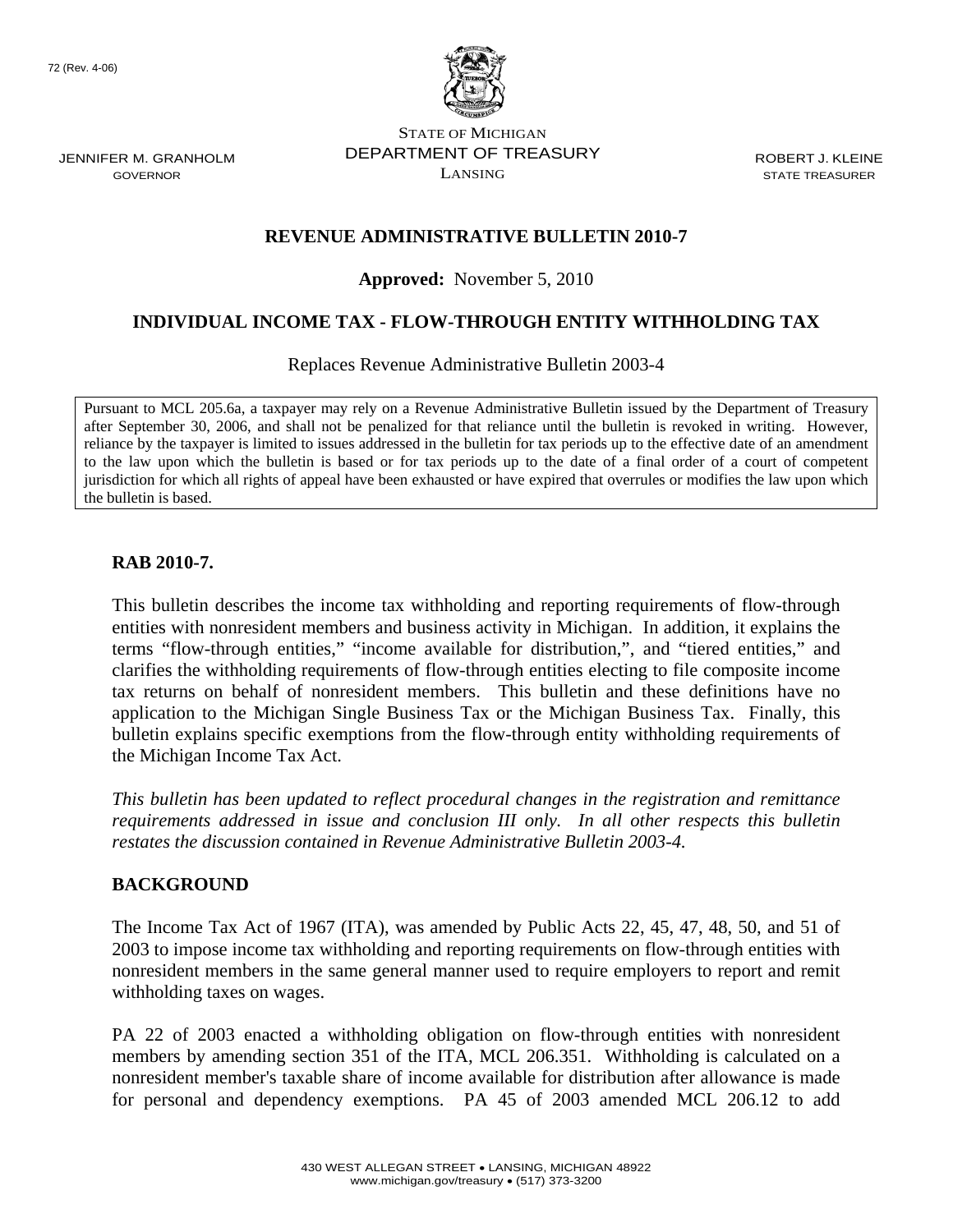definitions for "flow-through entity," "member of a flow-through entity," and "nonresident member" to the ITA. PA 47 amended MCL 206.365 to extend the reporting requirements for withholding tax returns and forms to flow-through entities with nonresident members, and requires nonresident members to furnish a flow-through entity with information needed to make an accurate determination of withholding. PA 48 of 2003 amended MCL 206.355 to extend the general administration, collection, and enforcement provisions of the ITA related to employer withholding taxes to flow-through entities. PA 50 and 51 of 2003 amended the definitions of taxpayer and tax found at MCL 206.26 and 206.22 to include flow-through entities with nonresident members and tax required to be withheld by flow-through entities. These amendments were effective October 1, 2003.

### **ISSUES**

I. For purposes of these amendments, what are the definitions of "flow-through entities" and "nonresident members of flow-through entities"?

II. What are the reporting requirements under MCL 206.365 for affected flow-through entities and nonresident members?

III. How and when will remittances of withholding taxes required under MCL 206.351 be made by flow-through entities with nonresident members?

IV. For purposes of the flow-through entity withholding requirement under MCL 206.351, what is the definition of the term "share of income available for distribution," and how is that amount calculated?

V. What is a tiered flow-through entity structure, and how are the statutory withholding and reporting requirements of flow-through entities administered when the nonresident member is another flow-through entity? How are single member limited liability companies (SMLLCs) and federal qualified subchapter S subsidiaries (QSUBs) that are disregarded entities for federal income tax purposes treated under the flow-through entity withholding requirements of the ITA?

VI. Are flow-through entities required to withhold taxes from nonresident members participating in a composite income tax return filing, and how is the withholding tax requirement of flow-through entities coordinated with the quarterly estimated tax filing requirements for composite returns?

VII. Under what circumstances are flow-through entities or nonresident members exempt from the withholding and reporting requirements of the ITA? Does the Department recognize a "de minimis" amount under which no withholding is required?

VIII. Does the payment of withholding tax by the flow-through entity relieve the individual nonresident member from the obligation to file an annual Michigan income tax return?

### **CONCLUSIONS**

I. MCL 206.12 was amended by PA 45 of 2003 to define "flow-through entity" to mean an S corporation, partnership, limited partnership, limited liability partnership, or limited liability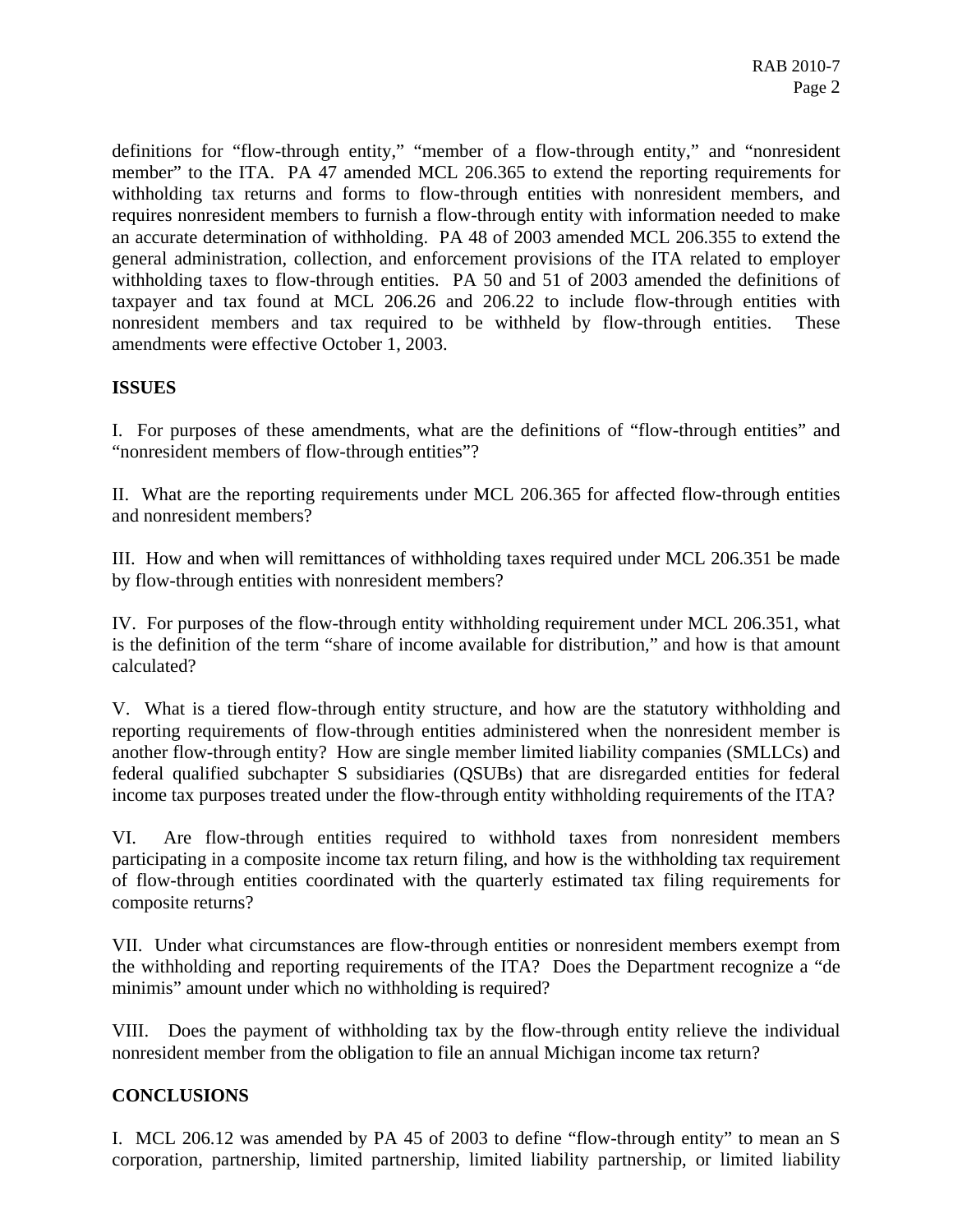company. MCL 206.12 specifically excludes publicly traded partnerships (PTPs) established under section 7704 of the Internal Revenue Code from the definition of flow-through entities for withholding tax purposes. This exclusion applies to PTPs that are treated as corporations as well as PTPs treated as partnerships under IRC 7704(c).

MCL 206.12 also defines "member of a flow-through entity" as a shareholder of an S corporation, a partner in a partnership or limited partnership, or a member of a limited liability company, and further defines "nonresident member" to mean an individual who is not domiciled in this state, a nonresident estate or trust, or a flow-through entity with a nonresident member.

II. Under MCL 206.365 as amended by PA 47 of 2003, three specific types of reporting requirements are identified with respect to flow-through entities incurring withholding tax obligations under MCL 206.351.

Flow-through entities are required to furnish each nonresident member with a statement reflecting the tentative or estimated share of taxable income available for distribution upon which withholding was based and the actual amount of taxes deducted or withheld. This statement must be provided to the nonresident member on or before January 31 of the succeeding year on a form prescribed by the Department. (However, see the exception to this reporting requirement for composite filers in conclusion VI).

A duplicate of the statement furnished to the nonresident member must be provided to the Department no later than February 28 of the succeeding year with an annual reconciliation return, Annual Return for Sales, Use, and Withholding Taxes (form 165).

In addition, the non-resident member is required to provide the flow-through entity with information on which to base an accurate determination of withholding tax by completing a form W-4, Employees Michigan Withholding Exemption Certificate. This form must be refiled with the flow-through entity only if the number of dependency exemptions of the member changes.

III. Remittance of withholding taxes by flow-through entities must be calculated quarterly by using form 3862, Monthly or Quarterly Sales and Use Tax Worksheet, and the payment shall be remitted using the payment voucher, form 160, Combined Return for Michigan Taxes. The due date of the remittance will be the 20th day of the month following the quarter's end. The quarterly due dates will generally be April 20, July 20, October 20 of the taxable year, and January 20 of the succeeding year.

Flow-through entities that are required to withhold Michigan income tax on nonresident members' Michigan income must register with the Department for flow-through withholding. Flow-through entities that were previously registered for other Michigan taxes must submit a new form 518 to register for flow-through entity withholding. The form 518 should be filed on line or faxed or mailed to the Department using the fax number or mailing address printed on the bottom of the form. The Department will issue an identification number for use on the flowthrough entities' withholding tax returns that is different from the employer identification number used to file and pay employee withholding tax returns. The Department requires different identification numbers and separate reporting for internal accounting purposes. A flowthrough entity may *not* report and pay flow-through entity withholding taxes on the same forms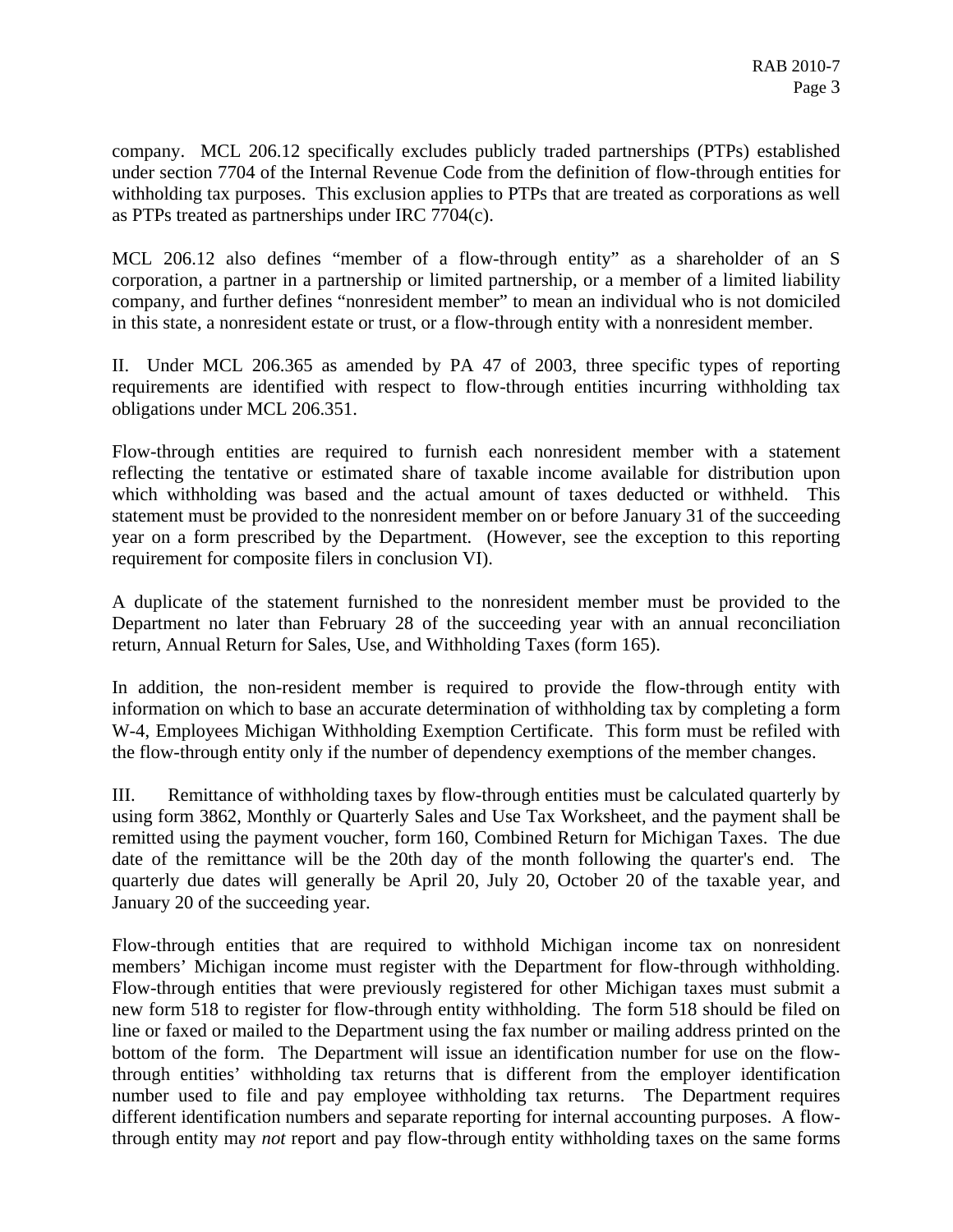and returns used to report and pay employee withholding taxes. Separate 160 and 165 forms must be submitted to report and pay flow-through entity withholding.

A flow-through entity which paid in the immediately preceding calendar year an average of \$40,000.00 or more per month in income tax withholding on the combined share of income available for distribution and employee wages shall deposit the Michigan tax withheld at the same time and in the same manner as deposits of federal withholding taxes. Generally this will require an electronic funds transfer in accordance with the time frames provided in the IRC and may be as soon as the day after "withholding." Flow-through entity withholding is deemed to occur on the last day of the quarter, and remittance of the withholding for the affected accelerated filers must be made by electronic funds transfer at any subsequent time, but not later than the 20th day of the month following the end of the quarter. Flow through entity withholding should be deposited through a electronic funds transfer that is separate from the one being used to deposit any other Michigan taxes.

IV. A non-resident member's share of taxable income available for distribution is the distributive share of the net profits of the flow-through entity that will be included at year end in the adjusted gross income of the nonresident individual's annual federal income tax return, and reported on the member's federal K-1 form. The share of taxable income available for distribution determined by reference to the federal income tax return and K-1 form of the member may be further reduced by any income that is specifically excluded or exempt from Michigan income tax, such as income from U.S. obligations or gross revenues from oil and gas production subject to Michigan's severance tax. In addition, if the flow-through entity is properly taxable in Michigan and one or more other states, the share of taxable income available for distribution may be reduced by that portion of income attributed to other states under the 3 factor apportionment provisions of the ITA.

Since the share of taxable income available for distribution must be calculated on a quarterly basis, the federal K-1 information will not be available at the time the remittance of withholding tax is due. If the flow-through entity is unable to make an accurate determination of the member's share of taxable income available for distribution using financial information from the immediately preceding 3 months, the Department will allow withholding calculations based on one of the following methods:

(1) Michigan taxable income from the first and second months of the quarter, and the last month of the preceding quarter;

(2) Profit and loss statements or book income from the current quarter combined with the apportionment factor from the immediately preceding tax year;

(3) Michigan taxable income from the immediately preceding tax year;

(4) Any alternative method previously approved by the Department that results in a reasonable and accurate estimate of the amount of withholding tax due for the quarter.

The method selected for use in calculating quarterly withholding payments must be consistent throughout the tax year. If 3 factor apportionment is involved, a calculation or reasonable estimate of the property, payroll, and sales factor for the quarter must be made unless the flow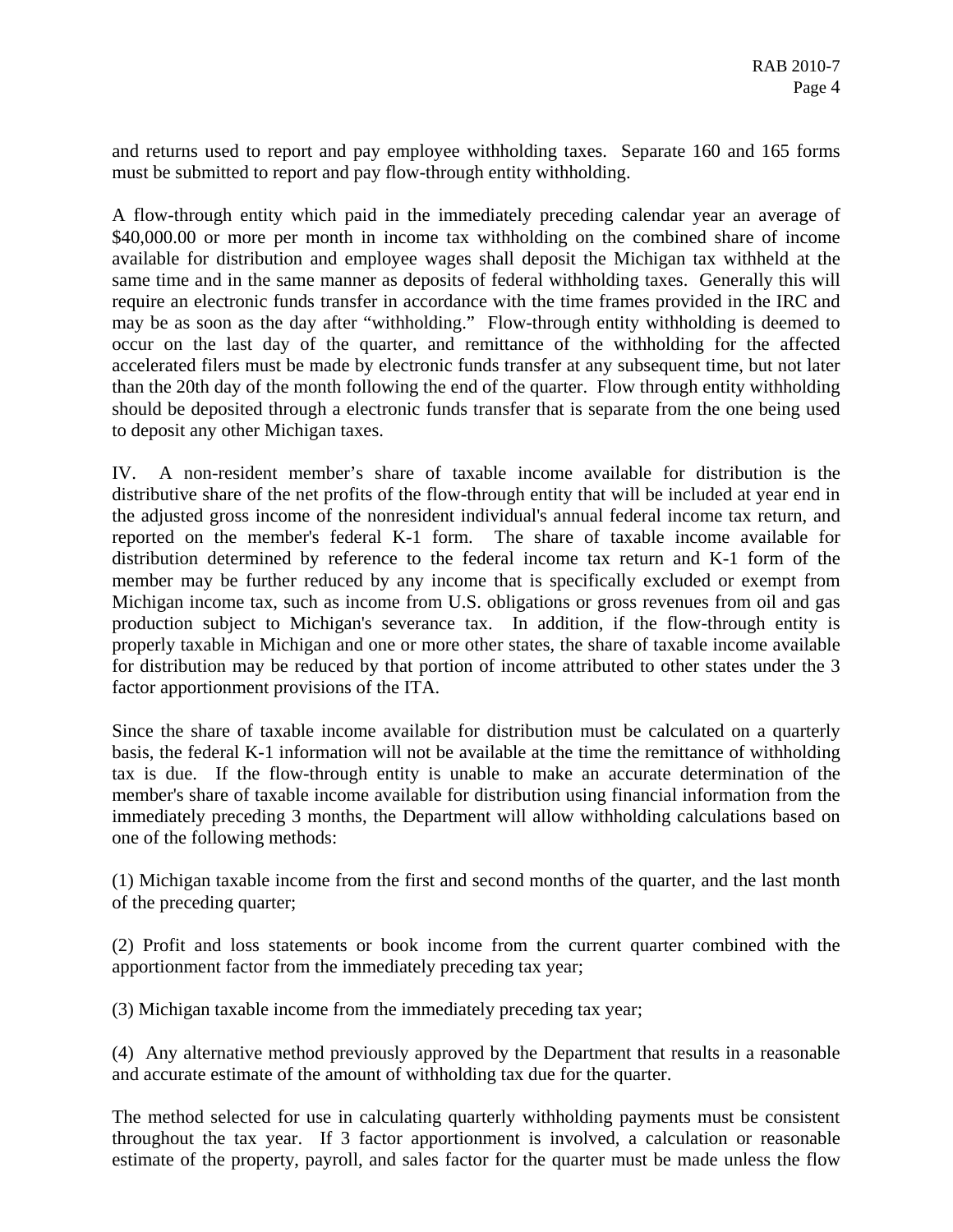through entity elects to base an estimate on the use of one of the alternative methods employing prior year apportionment data.

V. A flow-through entity that has one or more members that are other flow-through entities is categorized as a tiered entity. A tiered entity structure that has at least one nonresident individual, estate, or trust as a member and business activity in Michigan has withholding and reporting requirements under the ITA as amended by the Public Acts affecting flow-through entities. Only the flow through entity with business activity in Michigan is liable for the withholding tax.

A flow through entity that receives distributive share income from another flow through entity with business activity in Michigan has no withholding obligation on its distributive share of Michigan income from the other flow through entity. A flow-through entity that includes a member that is another flow-through entity with nonresident individual owners shall withhold Michigan income tax from the share of income available for distribution of the member flowthrough entity without regard to any allowances for personal dependency exemptions of the member flow-through entity's individual owners. Exception: If the member flow-through entity provides W-4 information and ownership percentage of its individual owners to the flow-through entity in which it has an ownership interest, then that flow-through entity shall withhold Michigan income tax from the member flow-through entity's share of income available for distribution on the basis of the personal dependency exemptions and ownership percentage of its individual shareholders or partners.

The flow-through entity that has a withholding requirement shall fulfill the reporting requirements of MCL 206.365 by reporting the share of income available for distribution and amount of tax withheld directly to the individual shareholders or partners of the member flowthrough entity if it has been provided with the necessary W-4 information and ownership percentages to enable it to do so. If the member flow-through entity in a tiered entity structure elects not to provide the W-4 and ownership percentages of its nonresident individual owners to the flow-through entity in which it has an ownership interest, then the flow-through entity required to withhold shall report the required income and withholding information directly to the member flow-through entity.

An entity that is disregarded as an entity separate from its owner under the Internal Revenue Code, such as a QSUB or SMLLC, is deemed to be the same entity as its owner for federal income tax reporting purposes. The disregarded entity and its owner file a single federal return combining the activities and aggregating the income, deductions, and credits of each on the owner's federal return. Since the taxable share of income available for distribution is computed by reference to the combined income of the disregarded entity and it's owner, and reported by the owner to it's members on federal K-1 forms, an owner that is another flow-through entity, such as a partnership or S corporation, is responsible for any flow-through entity reporting and payment requirements under the ITA that may arise through the activity of the QSUB or SMLLC. A SMLLC treated as a sole proprietorship under the Internal Revenue Code is subject to, and responsible for compliance with, the flow-through entity withholding provisions of the ITA.

VI. A flow-through entity with nonresident members may elect to file a composite Michigan income tax return on behalf of its nonresident members. Prior to enactment of the legislation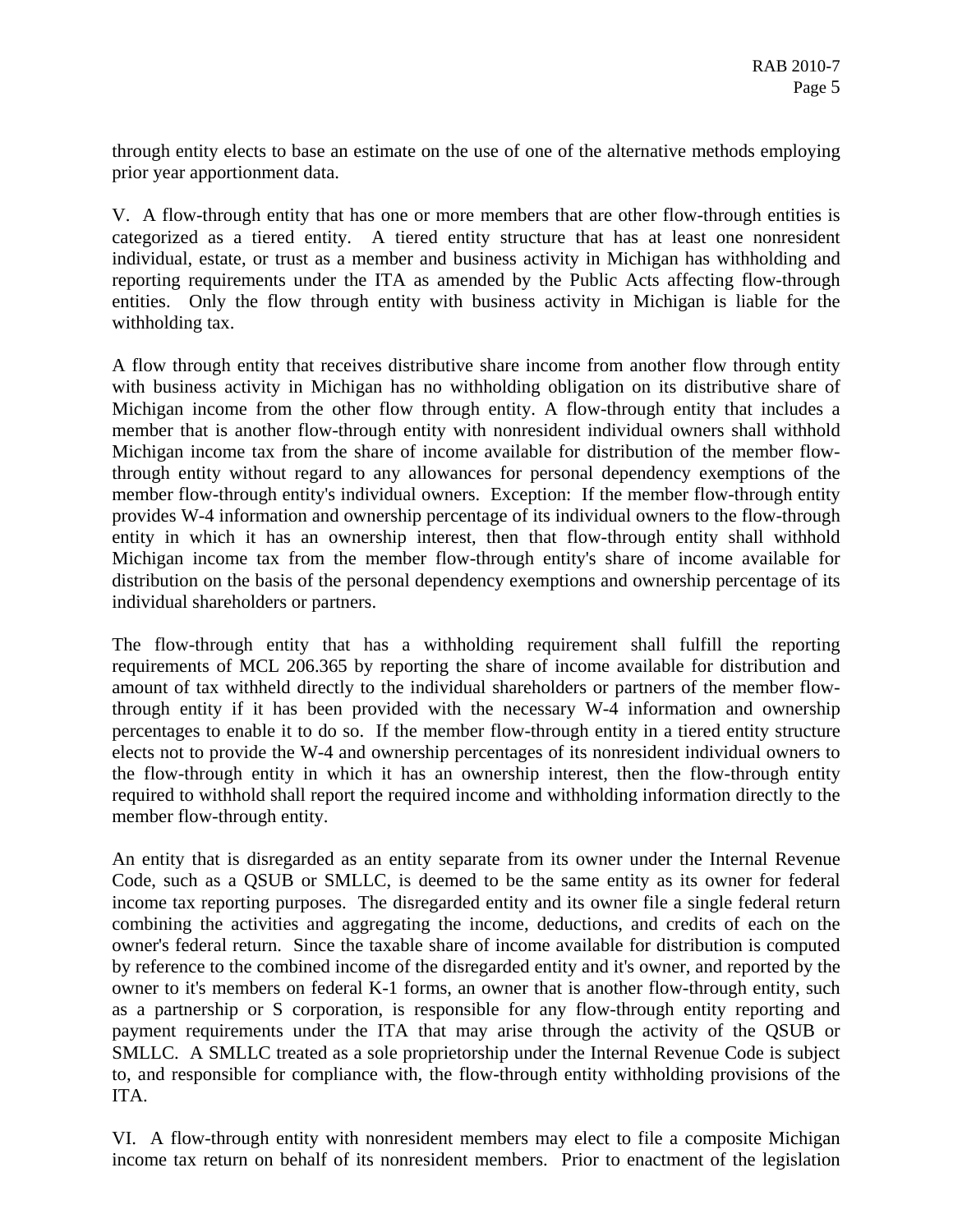imposing flow-through entity withholding tax requirements, flow-through entities filing composite returns were required to file and pay quarterly estimated tax payments if the annual tax due was expected to exceed a statutory threshold. Nonresident members of a flow-through entity that elected not to participate in the composite filing were also required to file quarterly estimates if the annual tax due on their individual income tax returns was expected to exceed the statutory threshold.

Under PA 22 of 2003, a flow-through entity is required to withhold income tax on a nonresident member's share of taxable income available for distribution effective October 1, 2003. Flowthrough entities with nonresident members that participate in composite filings will be required to make withholding tax remittances beginning with the January 15, 2004 payment for the 4th quarter of 2003. Payments will be made in the same manner and at the same times required by flow-through entities that do not participate in composite filings. The withholding tax requirements will be in place of the quarterly estimated tax requirements for both flow-through entities filing composite returns and members filing individual returns.

A flow-through entity that files a composite return is not required to provide a copy of the annual report of the income available for distribution and tax withheld to any member participating in the composite filing. However, this information must be provided to the Department when the composite return is filed. A credit for the tax paid through withholding will be allowed on the composite return.

VII. Publicly Traded Partnerships (PTP)s as defined under section 7704 of the Internal Revenue Code and not treated as a corporation under section 7704(c) are specifically exempted from the flow-through entity withholding requirements established by PA 22 of 2003 in MCL 206.351. However, PA 48 of 2003 amended MCL 206.355 to require PTPs exempt from the withholding provisions of MCL 206.351 to file a report on or before August 31 of all unit holder information from the PTPs federal schedule K-1s (form 1065-B), Partner's Share of Income (Loss) From an Electing Large Partnership, of the immediately preceding calendar year. This report shall be made by a paper or electronic format on a form prescribed by the Department. (Note: The reporting requirement for PTPs only applies to PTPs not treated as corporations under section 7704(c) of the IRC).

In general, the income available for distribution of other types of flow-through entities with business activity in Michigan will be exempt from the withholding requirements of the ITA if: 1) the income available for distribution consists entirely of income exempt from Michigan income tax, such as income from U.S. obligations or oil and gas production; 2) the member is a resident individual, estate or trust, or an entity exempt from Michigan income tax, such as a non profit organization or a C corporation, or; 3) the aggregated income available for distribution of all nonresident members subject to withholding tax is less than \$1,000 for any quarter.

VIII. Compliance with the withholding requirements of the ITA by a flow-through entity does not relieve a nonresident member from the obligation to file an annual Michigan income tax return, in either a composite or individual return format. The member must file an annual Michigan income tax return and claim a credit for their proportionate share of tax withheld by the flow-through entity.